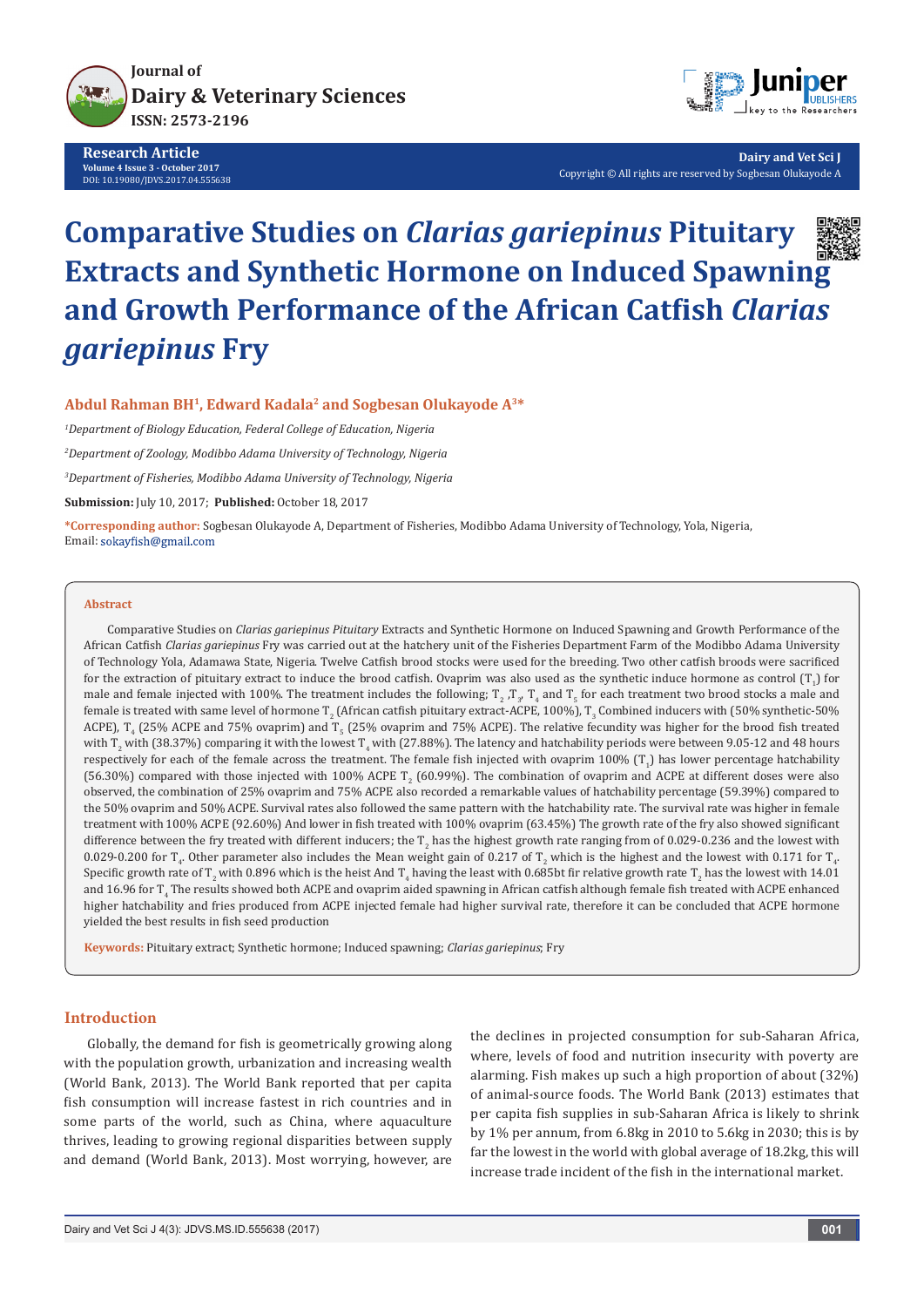Aquaculture remains the only viable alternative for increasing fish production in order to meet the protein needs of the people. No other group of vertebrate serves man in so many forms as fish [1]. African Catfish (*Clarias gariepinus*) is a hardy species for aquaculture purpose. It is widely accepted in the tropics and commands good commercial values, Even though, the species hardly breeds in captivity all year round efforts is to be intensify on research for it artificial seed production [2]. Several researchers have shown that pituitary hypophysation is effective in inducing the spawning of *C. gariepinus*. Nigeria is the leading catfish fish producer in Africa but this could still be improved upon by availability of induced spawning hormones. Synthetic hormones have been used to induce maturation, spawning and ovulation by using GnRH Analog with Dopamine Antagonist and Luteinizing hormone releasing hormone (LHRH). Ovaprim, which is a combination of Salmon GnRH analog combined with a dopamine, has proved to be extremely successful in breeding of *Clarias gariepinus*. Sex steroids in female fish perform major roles in Oocyte maturation, ovulation and spawning. Synthesis of vitellogenin and increase in ovarian size during final oocyte maturation is controlled by 17b-estradiol, which is directly related to gonad somatic index [3]. Although a trend exist to apply alternative synthetic hormone substances to induce spawning in catfish and other cultured fishes, hypophysation still remains the most common technique. This method is still widely employed particularly for the fish which are economically very essential but do not spawn in confined waters of aquaculture. Clarias pituitary extract (CPE) and Luteinizing hormone-releasing hormone analogue (LHRHa) are two well-known hormones for controlling ovulation in Channel catfish [4].

To solve the problem of quality fish seed availability, induced breeding technique through the use of fresh Clarias pituitary extract for induction of gonad maturation and ovulation of the same fish species should be exploited. Depending on commercial hormones that are difficult to come by, costly and some adulterated cannot help fish farmer, rather using natural pituitary extract [5] could be a viable substitute.

# **Materials and Methods**

#### **Study area**

The study was carried out at the hatchery unit of the Fisheries Department Farm of the Modibbo Adama University of Technology Yola, Adamawa State, Nigeria. Yola as shown lies between latitude 9 "" 130 North and longitude 12"27 o East (Wikipedia, 2015 retrieved).

#### **Brood stock selection**

The brood stock of the *C. gariepinus* was obtained from the Federal Department of Fisheries Yola, fish farm; and was acclimatized in the concrete tank of the Fisheries Department Farm of the Modibbo Adama University of Technology Yola for 24 hours. The mature gravid females were selected based on well distended swollen soft abdomen, reddish vent, and gentle

extraction of few eggs by depressing of the fish abdomen using the finger. Mature males were also selected based on their reddish pointed genital papillae [6].

#### **Source of hormone**

Non synthetic hormone: Pituitary extract were collected from matured Males and Female Bloodstock each using the method of [7]. A specimen must be sacrificed and the head cut off so as to access the brain easily using either hacksaw or well sharpen knife the head is divided in the middle by the mouth leaving the surface of the bone of the head.

The pituitary is found as small round shaped organ, pinkwhite, situated at the vent part of the basis (Selle turica). Each gland is then weight and transferred into a seal test tube containing 0.9% Normal saline, it was then pulverized in a proclaim mortar with 3ml/ normal saline solution till smooth and ready for injecting .

**Synthetic hormone:** For the synthetic hormone, Ovaprim was used, the Ovaprim is produced by Syndell laboratories, Canada during the early 1990 and up till today it is being used as an inducer for fertility, the product is liquid containing D-Arg6, Pro9, Net s-GnRH and domperidone, it contain 20mg of salmon ganodotropin and 10mg of domperidone per ml of inject able solution dissolved in an organic solution, single application of ovaprim was used as described by [8,9].

| <b>Treatments</b> | ABW(g) | <b>Hormones</b>               | Dose/kg Body<br>Weight (ml) |  |
|-------------------|--------|-------------------------------|-----------------------------|--|
| <b>T1</b>         | 1600   | 100% ovaprim                  | 0.5                         |  |
| T <sub>2</sub>    | 700    | 100% ACPE                     | 0.35                        |  |
| T <sub>3</sub>    | 1450   | $50\%$ ovaprim +<br>50 % ACPE | $0.725 + 0.3625$            |  |
| <b>T4</b>         | 1300   | 25 % ACPE + 75%<br>ovaprim    | $0.08125 +$<br>0.1625       |  |
| <b>T5</b>         | 1600   | $25\%$ ovaprim +<br>75% ACPE  | $0.35 + 0.5$                |  |

**Table 1:** Dosage of Synthetic (Ovaprim) and Non Synthetic (ACPE) Used in Female Treatments.

**Hormone injection:** The male and female brood stock were weighed separately using a 10kg Camry Premium Table weighing balance Table 1. The females were injected based on their weight with a pituitary gland extract collected from the mature *C. gariepinus* males and the Ovaprim hormone procure from the market respectively. The pituitary gland extract (nonsynthetic hormone) was administered intramuscularly (above the lateral line, towards the tail) at the recommended rate of 1ml per kg body weight of female fish and half dosage for male [10]. The Ovaprim (synthetic hormone) was administered intramuscularly (above the lateral line, towards the tail) at the recommended rate of 0.5ml per kg body weight of female fish and half dosage for male [10]. After the injection, the brood stock was kept back into the concrete tank, with the males being separated from the females for a latent period of 12 hours.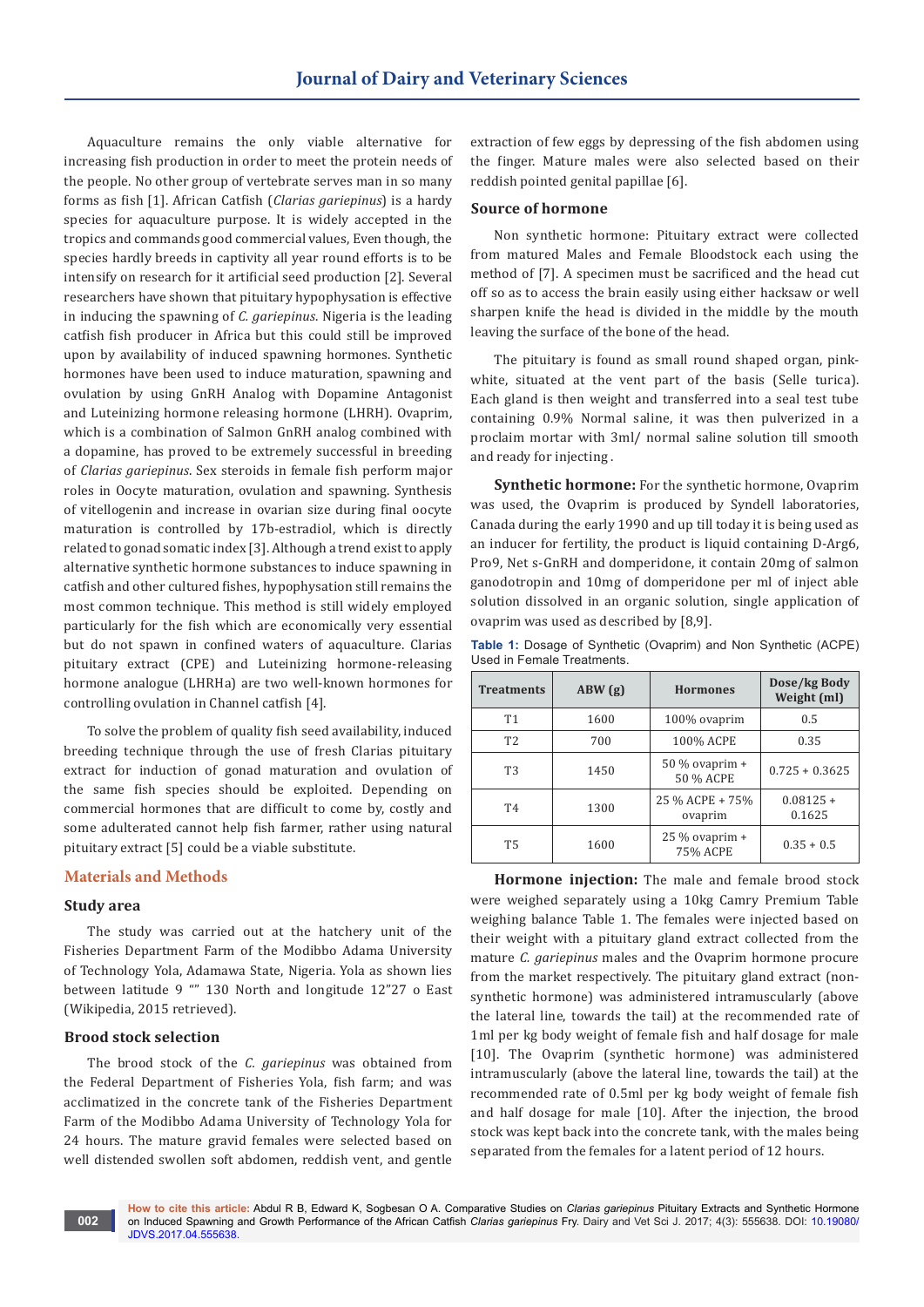Dosage of Synthetic (Ovaprim) and Natural (African Catfish Pituitary Extract) Hormone Used on Female Treatments. The dosage of synthetic (ovaprim) and natural (African catfish pituitary extract) hormone used in the treatment of female *Clarias gariepinus* brood stock was based on their average body weight of the female fish taken before the experiment.

# **Dosage of synthetic (ovaprim) and natural (African catfish pituitary extract) hormone used on male treatments**

The dosage of synthetic (ovaprim) and natural (African catfish pituitary extract) hormone used in the treatment of male *Clarias gariepinus* brood stock was based on their average body weight of the male before the experiment.

# **Dosage of combine inducers (synthetic and natural) hormones used on both female and male brood stocks**

The dosage of combine inducers used to induce both female and male brood stocks were based on the average body weight during the experiment.

#### **Determination of optimum latency periods**

Determination of optimum latency period using clarias pituitary extract: The treatments used were replicated twice with measured amount of the extract 1ml/kg per fish [11]. For the treatment on 100% natural hormone (pituitary extract) twelve hours latency period (treatments) that is the time between hormone injection and the time ready for stripping was monitored on hourly basis to check if it is ready for stripping. After it was injected and were placed in an aerated plastic trough and covered with Nets and tied with rubber tube to avoid jumping out of the brooders for that period of time [11].

**Determination of optimum latency period using synthetic hormones :** Hormone (Ovaprim) is administered to the brooder at 0.5ml/kg for treatment of 100 % synthetic hormone treatment, eight to ten hours latency period (treatments) that is the time between hormone injection and the time ready for stripping was monitored on hourly basis, no replication for this treatment. After it was injected and were also placed in an aerated plastic trough and covered with Nets and tied with rubber tube to avoid jumping out of the brooders for that period of time.

**Effectiveness of using combined inducers:** The effectiveness of using combine inducers of 50%, 50% and 75%, 25% Ovaprim and pituitary extracts respectively, their effectiveness was prominent as described [12].

**Relative fecundity:** Number of mature oocytes in a female divided by the total weight of that female.

## **Milt and eggs collection**

The milt was collected by sacrificing the male. The two lobes of the male's testes were removed, cleaned with tissue paper and kept in a cleaned Petri dish. The abdomen of the female was well

cleaned with tissue paper in order to avoid contact between the eggs and water. Then the females were stripped of their eggs by a gentle application of pressure on the abdomen to release the eggs. The eggs were collected in a dry, well cleaned plastic bowl Figure 1.



# **Artificial fertilization**

The testes of the male was cut open using a razor blade and the milt was squeezed out, and then 0.9% saline solution (NaCl) was added to the milt in order to facilitate fertilization after which the milt was used in fertilizing the already stripped eggs. It is a dry fertilization hence the percentage fertilization was calculated [12].

#### **Hatchability period**

The hatchability period is the period required for incubation of the eggs from initiation to complete incubation of the eggs which is 48 hours.

**Percentage hatchability:** The number of hatchlings was estimated using the volumetric method. The hatchling after swimming into the happa tanks containing 900 Liters of water, a sample of 1 liter was collected and the number of hatchlings was estimated from the sample. The percentage hatchability was calculated from the number of fry counted as described by [13].

```
\frac{Number of \textit{hatched eggs}}{Number of <b>Excesswidth}</b} \times 100Percentage hatchability=
                                                                             Numberof Eaas weight
```
**Incubation and hatching of eggs:** Incubation and hatching of eggs was carried out in 5 aerated hatchery tanks with each measuring 1,000 liters. Each hatchery tank was filled with 900 liters of water containing incubation nets of 1mm mesh size for substrate attachment of eggs. The fertilized eggs were evenly spread on the incubation nets in the tanks at temperatures between 26-32 °C.

**Feeding of larvae:** Three days after hatching, after all yolk reserved had been re-absorbed, feeding of the new hatchlings started exogenously.

**How to cite this article:** Abdul R B, Edward K, Sogbesan O A. Comparative Studies on *Clarias gariepinus* Pituitary Extracts and Synthetic Hormone on Induced Spawning and Growth Performance of the African Catfish *Clarias gariepinus* Fry. Dairy and Vet Sci J. 2017; 4(3): 555638. DOI: [10.19080/](http://dx.doi.org/10.19080/JDVS.2017.04.555638) [JDVS.2017.04.555638](http://dx.doi.org/10.19080/JDVS.2017.04.555638). **003**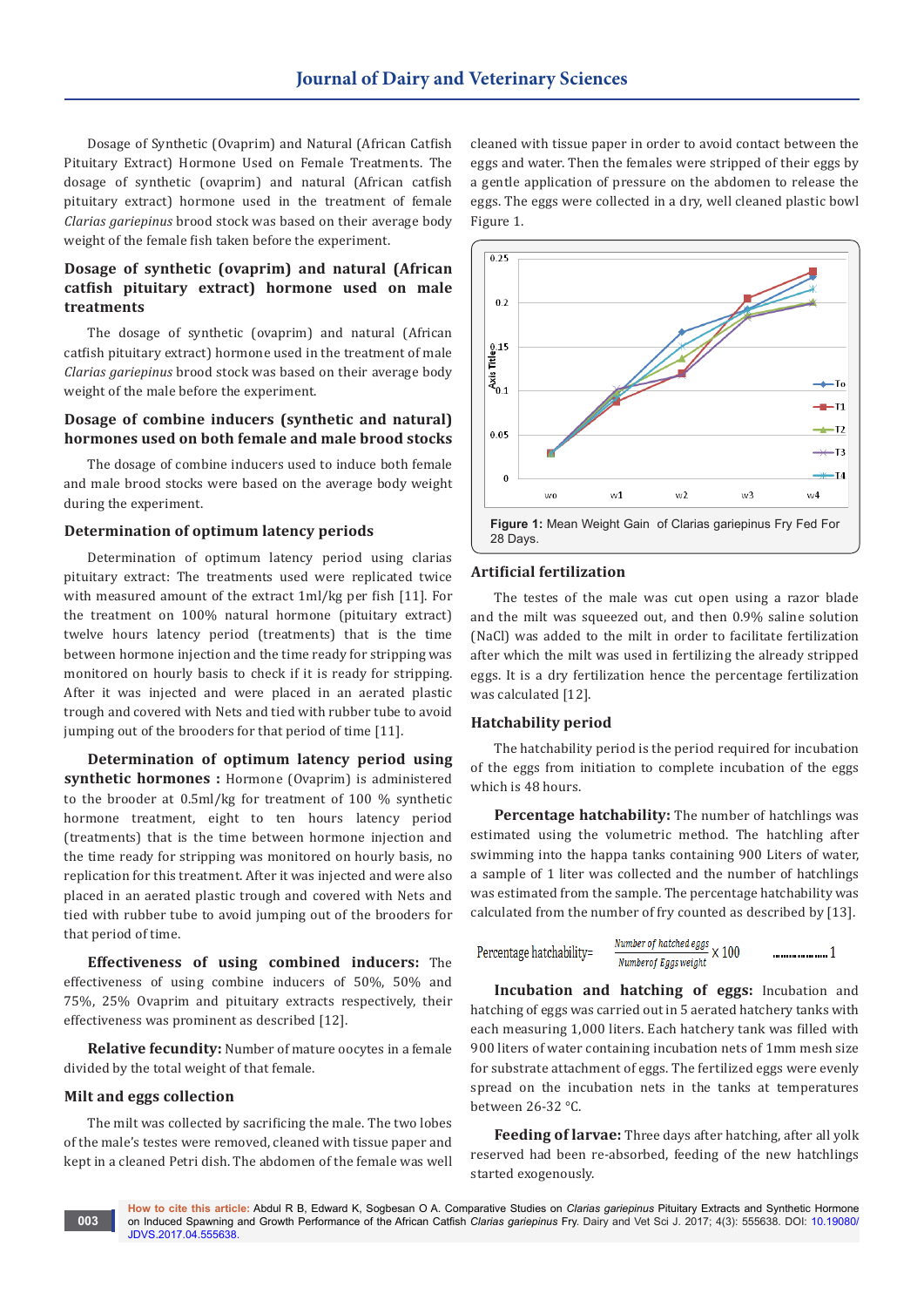**Culture of live food for the fry:** The rotifers used in feeding the larvae; a zooplankton of the genus Brachionus was cultured in the Fisheries Department Farm of the Modibbo Adama University of Technology Yola as described by [14].

#### **Experimental set-ups**

The experiment was subjected to a complete randomized design (CRD) with 5 experimental sets in replicates consequently 5x2 giving a total of 10 experimental units. In this study, 6 female Brood fish and 6 male Brood fish making the total of 12 brood stocks was used for the study. Two brood fish were sacrificed for the pituitary gland, the remaining ten were used for the treatments, that is one male and one female for each the treatments. The treatments were designated as  $T_{1}$ ,  $T_{2}$ ,  $T_{3}$ ,  $T_{4}$ and T<sub>5</sub> respectively. Treatment T<sub>1</sub> was 100% synthetic hormone (Ovaprim) administered to both Male and Female brood stock base on the size of the fish as control, treatment T2 100%. Pituitary extract treatment to both the Male and Female base on the size of the brood fish, treatment T $_3$  50%:50% of both pituitary and Ovaprim combine treatment to both fishes base on it sizes., treatment  $T_4$  25%:75% treatment of Ovaprim and pituitary treatment to both fishes respectively, base on it, treatment  $T<sub>s</sub>$ 72%:25% treatment of pituitary and Ovaprim treatment to both fish respectively. The Fry were fed at a fixed feeding rate of 10% body weight 4 times daily between the hours of 07:00 and 23:00 at regular interval for a period of 28 days with live food.

#### **Water quality parameters**

Water quality parameters such as pH, temperature, dissolved oxygen and ammonia were monitored twice weekly, using pH meter, mercury in bulb thermometer, dissolved oxygen test kit and an ammonia test kit respectively.

#### **Fish weight measurement**

The initial body weight of each set of fish was measured using a sensitive weighing balance before stocking and subsequently bulk weighing of fish in each tank was done after every 15 days.

# **Analysis of fish growth and nutrients utilization**

The growth was expressed as mean weight gain; specific growth rate and survival rate [15]. Nutrient utilization indices were expressed as feed conversion ratio and protein efficiency ratio [16].

**Mean weight gain (MWG):** The fish mean weight gain was determined as the difference between the final mean weight of the fish at the end of the experiment and the initial mean weight in grams [17].

MWG = ((W\_1 )-(W\_0 ))/n ……………………….. 2

Where:  $W0 =$  initial mean weight;  $W1 =$  final mean weight; n = number of fish in the tank

**Specific growth rate (SGR):** This is the mean percentage increase in body weight per day over a given time interval [18]. In this study, the time interval is 28 days.

SGR = ((L\_n )(W\_1 )-(L\_n )(W\_0 ))/T ×100 ………………………. 3

Where:  $W1 =$  final mean weight;  $W0 =$  initial mean weight; T = time interval

Survival rate (SR): Survival rate was also determined as defined by the equation below [19].

SR (%) = N\_1/N\_0 ×100 ………………………. 4

Where:

N1 = Final number of fish at the end of the experiment

N0 = Initial number of fish at the beginning of the experiment.

#### **Cost analyses**

a. Cost of natural hormone =#1000 x3.005575ml=30005.75

b. Cost of synthetic hormone =#700/ml x2.525ml=1767.5

c. Cost of fry produced= Hatchability x no. of fry produced x amount sold ……. 5

d. Net profit = cost of fry produced -cost of hormone …………………… 6

Cost benefit Ratio = 
$$
\frac{Cost\ of\ fry}{Cost\ of\ hormones}
$$

# **Statistical Analysis**

The result obtained was subject to one way analysis of variance (ANOVA). The statics differences between the treatments means were separated using Duncan's multiple range tests [20]. SPSS [21] statistical package for windows software was used to run the result.

#### **Results**

# **Water quality parameters taken from the experimental tanks for the hatching period**

**Table 2:** Water Quality Parameters Taken from the Experimental Tanks during Hatching Period.

| <b>Parameters</b>       | T <sub>1</sub> | T <sub>2</sub> | <b>T3</b> | <b>T4</b> | <b>T5</b> |
|-------------------------|----------------|----------------|-----------|-----------|-----------|
| Temperature (oC)        | 28.6           | 27.6           | 28.6      | 26.6      | 27.6      |
| pΗ                      | 6.5            | 6.5            | 6.4       | 7.1       | 6.2       |
| Dissolved Oxygen (mg/l) | 5.2            | 6              | 6         | 5.9       | 5.4       |
| Ammonia (mg/l)          | 0.04           | 0.03           | 0.03      | 0.02      | 0.03      |

Table 2 shows water quality parameters taken from the experimental tank during hatching period. The temperature range was within 27.6 - 28.6; while pH was between the ranges of 6.2 -7.1. Dissolved oxygen was within the ranges of 5.2 to 6.0 and ammonia was within the range of 0.02 - 0.04.

# **Induced ovulation and spawning of** *Clarias gariepinus* **using synthetic (ovaprim) and non synthetic (African catfish pituitary extract) hormones**

Table 3 shows the average body weight, mean egg weight, relative fecundity, and hatchability, survival rate, hatching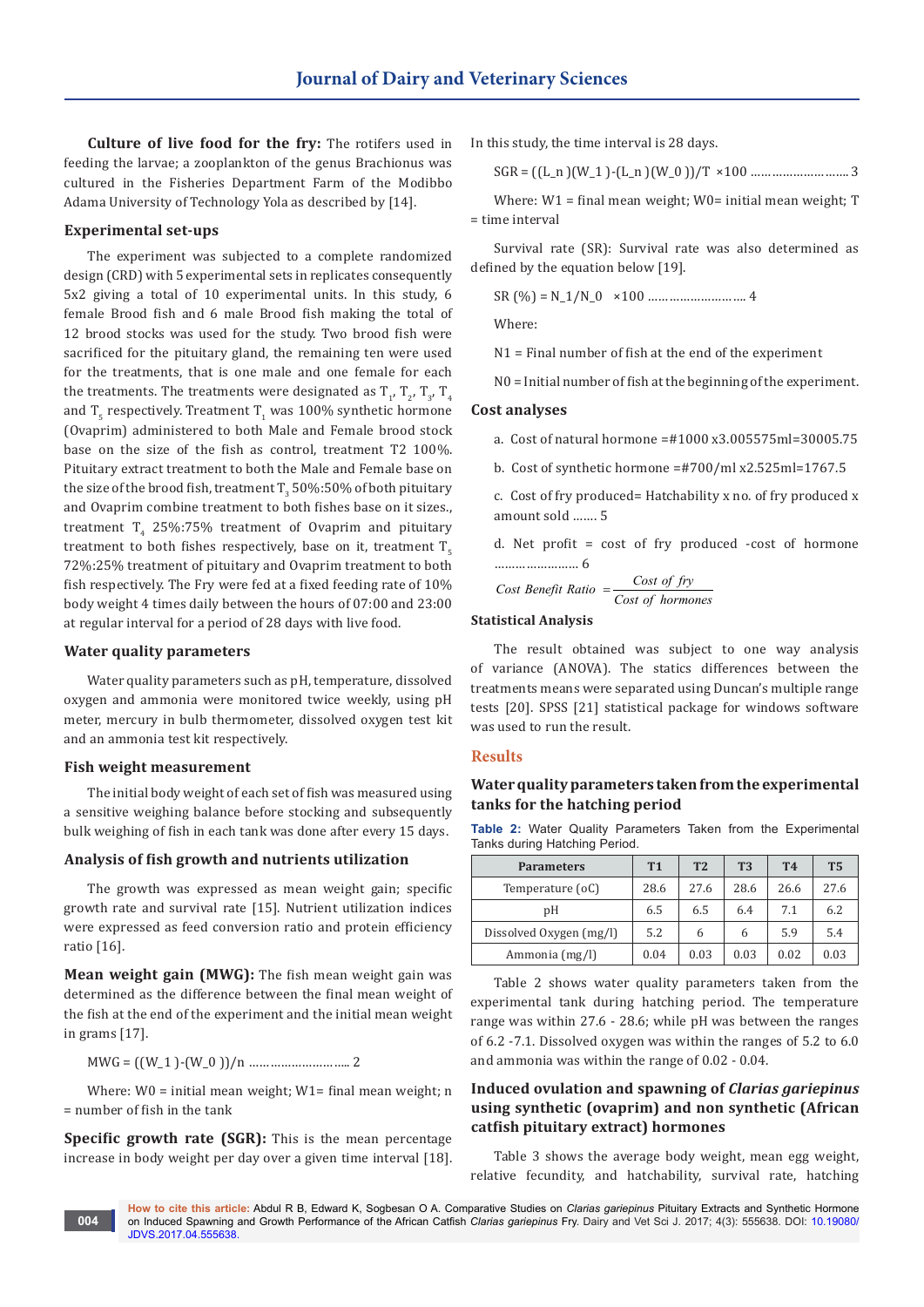periods and latency periods of all the treatments while  $T<sub>2</sub>$ recorded the highest survival rate of 92.60  $\%$  and T<sub>1</sub> recorded the lowest survival rate of 63.45%. Hatchability of 60.99% was recorded in  $\Gamma_{2}$  which was the highest and the lowest hatchability of 56.30% was recorded in  $T_1$  treatment. Mean egg weight of  $177.98\%$  was recorded in T<sub>2</sub> which was the highest while the lowest mean egg weight of 92.75% was recorded in  $\rm T^{}_4$  [22-25].

**Table 3:** Induced Ovulation and Spawning of Clarias gariepinus Using Synthetic (Ovaprim) and Non Synthetic (African Catfish Pituitary Extract) **Hormones** 

| <b>Parameters</b>                |                      |                      |        |                 | T <sub>5</sub>      |
|----------------------------------|----------------------|----------------------|--------|-----------------|---------------------|
| ABW(g)                           | 1600                 | 700                  | 1450.  | 1300            | 1600                |
| MEW(g)                           | 116.75               | 177.98               | 106.75 | 92.75           | 120.75 <sub>b</sub> |
| Relative fecundity               | $29.36$ <sub>c</sub> | 38.37                | 29.16  | 27.88           | 30.26 <sub>b</sub>  |
| Hatchability (%)                 | $56.30_a$            | 60.99                | 58.41  | 57.34           | 59.39 <sub>b</sub>  |
| <b>Hatching Periods</b><br>(hrs) | $48.00$ <sub>s</sub> | 48.00                | 48.00  | 48.00           | 48.00               |
| Latency (hrs)                    | $9.05_{4}$           | $12.00$ <sub>s</sub> | 11.00  | 10 <sub>c</sub> | 9.08                |
| Survival $(\% )$                 | $63.45_{\rm d}$      | 92.60                | 88.65  | 89.34           | 90.15               |

# **The rate of growth of fry taking after every seven days for 28 days**.

| $1000 - 11000$              |         |         |         |         |                |  |
|-----------------------------|---------|---------|---------|---------|----------------|--|
| Parameter                   | $T_{1}$ | $T_{2}$ | $T_{3}$ | $T_{4}$ | T <sub>5</sub> |  |
| Initial weight $(g)$        | 0.029   | 0.029   | 0.029   | 0.029   | 0.029          |  |
| Final weight $(g)$          | 0.23    | 0.236   | 0.201   | 0.2     | 0.216          |  |
| Mean weight gain            | 0,201   | 0.207   | 0.172   | 0.171   | 0.187          |  |
| <b>Relative Growth Rate</b> | 14.42   | 14.01   | 16.86   | 16.95   | 15.5           |  |
| Specific growth rate        | 0.817   | 0.896   | 0.689   | 0.685   | 0.757          |  |

**Table 4:** Growth Parameters of the Fry.

Table 4 shows the rate of growth of fry taking after every seven days for 28 days, the initial weight of all the fry after hatching was  $0.029$ (gm) T<sub>1</sub> the control range from  $0.029$ - $0.230(g)$  T<sub>2</sub> growth range from  $0.029$ -0.236(g) which shows the highest, growth rate the growth  $T_3$  range from 0.029-0.201(g), the growth of  $T_4$  range 0.029-0.200(g). For  $T_5$  the growth rate range from  $0.029$ - $0.216(g)$  it is clear that the fry for  $T_{2}$  the final weight of 0.236 has the highest weight and  $\mathrm{T}_4$  has the lowest with 0.200(g) at 28 days the growth parameter taken for the fry includes; the initial and final weights, relative growth weight, mean weight gain and specific growth rate.

| Table 5: Cost Analysis of Using Different Hormones to Produce Clarias Gariepinus Fry. |  |  |  |
|---------------------------------------------------------------------------------------|--|--|--|
|---------------------------------------------------------------------------------------|--|--|--|

| <b>Treatments</b> | Cost of Fry $(\#)$ | Cost of Hormones (N) | Net Profit (N) | <b>Cost Benefit Ratio</b> |
|-------------------|--------------------|----------------------|----------------|---------------------------|
|                   | 10556.3            | 1767.5               | 8,788.50       | 5.97                      |
|                   | 11143.8            | 3005.75              | 8138           | 3.71                      |
|                   | 12828.7            | 1591.125             | 11237.58       | 8.06                      |
|                   | 10741.3            | 2076.437             | 8664.61        | 5.17                      |
|                   | 11118.8            | 2696.1875            | 8422.56        | 4.12                      |

In Table 5 the growth parameter taken for the fry includes; the initial and final weights, relative growth weight, mean weight gain and specific growth rate. The initial weight was the same for the hatched fry for the whole treatment at the end of 7 days and the final weight gained ranging from  $0.200$ -0.236(g) T<sub>5</sub>-T<sub>3</sub> this shows that there is significant difference of the fry hatched from 100% ACPE than other treatment. The mean gain weight of T<sub>4</sub> which obviously higher with 0.207(g) and lowest with T<sub>5</sub> with 0.171(g) induced with 100% ACPE and 25% ACPE+75% ova prim respectively. The relative growth rate of the fry ranged from 16.96 for  $T_5$  and 14.01(g) for  $T_3$  the specific growth rate for the fry also ranged from 0.896 for T<sub>3</sub> and 0.685 for T<sub>5</sub>.

#### **Discussion**

The study observed the induced spawning and hatching of fries of (*Clarias gariepinus*) treated with synthetic (ovaprim) and non-synthetic (African catfish pituitary extract, ACPE) hormones.

It also shows the survival rates of the fry for the period of four weeks. Weight of gravid female used in each treatment ranged from 700g-1600g.

All the fish responded well to both the synthetic (ovaprim) and the non-synthetic (African catfish pituitary extract) hormones. The spawning occurred within 9.05-9.08hrs after injection at a constant temperature of 27 °C, the study shows the success of using African catfish pituitary extract (ACPE) in fry production. The latency period for induced ovulation and spawning is higher in T<sub>2</sub> with 100% ACPE having 12.00 and lesser with T<sub>1</sub> with 100% ovaprim having 9.05 which served as the control this was not in line with [26] who stated The latency period of African Catfish using (GnRHa) combine dopamine antagonist hormone ranged from 10.33 to 15 hours for the seven ovulated groups (Table 6). Data demonstrated significant differences among these groups. The lowest latency period was (10.33 hours) in group 9. In the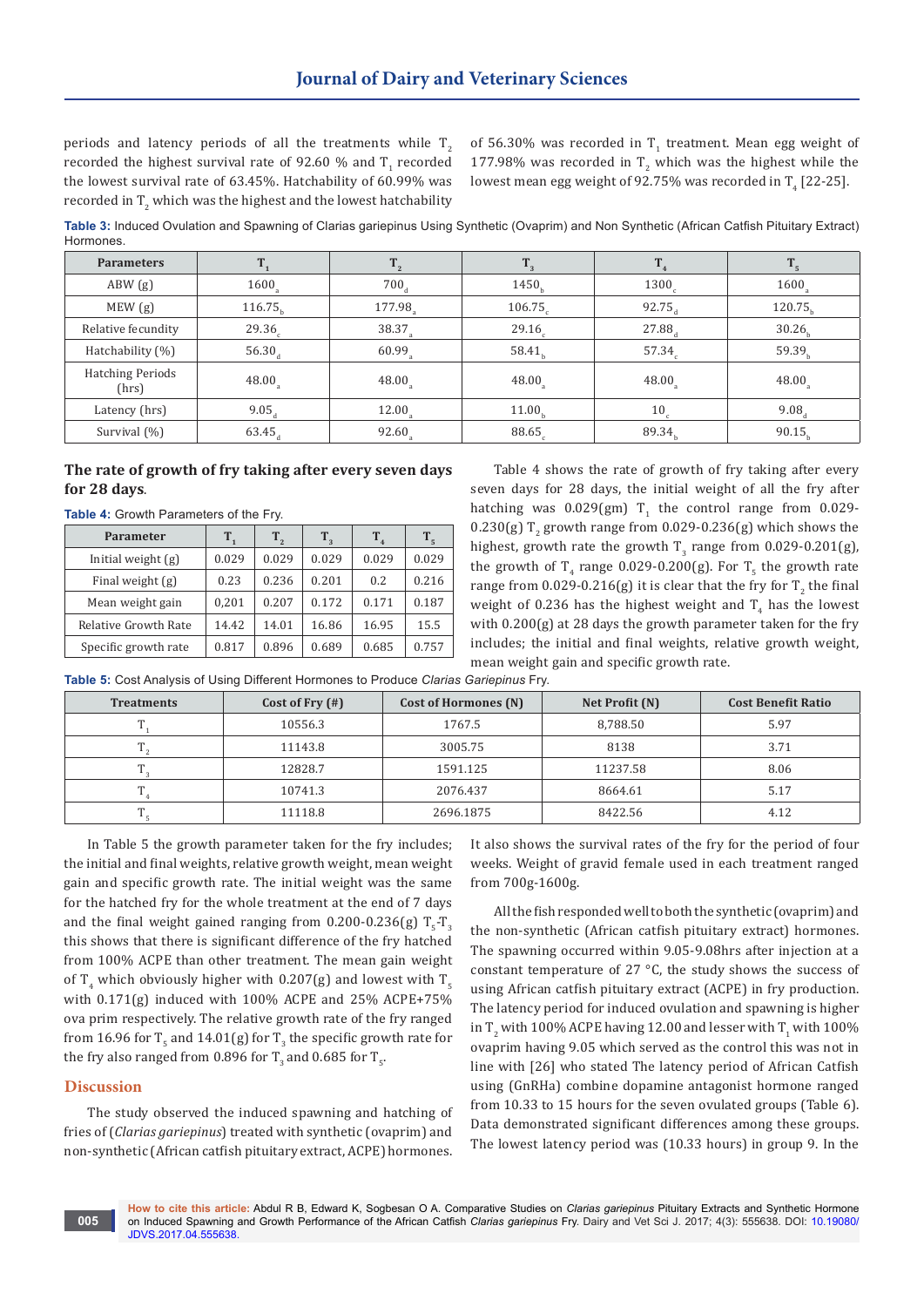contrary, the longest latency period was (15 hours) in group 3. It is also not in line with [27] who stated that, the maximum latency period of 11 hours, 20 minutes is recorded in a study,

this could be as a result of ovaprim dosage-dependent as was observed for mammalian gonadotropin, methyl testosterone and partially purified Salmon gonadotropin.

**Table 6:** Dosage of Synthetic (Ovaprim) and Non Synthetic (ACPE) Used in male Treatments.

| <b>Treatments</b> | ABW(g) | <b>Hormones</b>          | Dose/kg Body Weight (ml) |
|-------------------|--------|--------------------------|--------------------------|
| <b>TP</b>         | 550    | $100\%$ ovaprim          | 0.275                    |
| T                 | 1000   | 100 % ACPE               | 0.5                      |
| $\mathbf{T}$      | 450    | 50 % ovaprim + 50 % ACPE | $0.1125 + 0.225$         |
| $\mathbf{r}$      | 500    | 25 % ACPE + 75% ovaprim  | $0.625 + 0.125$          |
| m                 | 550    | 25 % ovaprim + 75 % ACPE | $0.275 + 0.362$          |

Keys:

 $T_{1}$ = Control 100% Ovaprim; T<sub>2</sub> = Treatment 1 100% ACPE

T $_3$  = Treatment 2 50% Ovaprim+50% ACPE; T $_4$  = Treatment 3 25% ACPE + 75% Ovaprim

 $T_{\rm s}$  = treatment 4 25% Ovaprim+75% ACPE; ACPE = African Catfish Pituitary Extract

ABW = Average Body Weight

The hatching rate was higher in  $T_2$  and lower in  $T_{1}$ ,  $T_5$  which was a combined inducer also recorded a high hatchability rate of 59.39%, and there is significances difference in the hatchability rates in all the treatments. These values do not agree with Olaniyi & Akinbola [28] that reported the hatching rates of 46.3% in ovaprim and 25.99% in ACPE in African catfish *Clarias gariepinus*, this study is not also in agreement with Saidin [29] who reported that artificial ovipositor by stripping of *C. gariepinus* gave low hatching rates of 10-45%. The differences observed in these study compare to the work of the above cited authors may be as a result of handling and water quality parameters maintained during the hatching periods.

According to Olaniyi & Akintola [30] fry absorb their Yolk sac after three days but the results of the research showed that fry from  $T<sub>1</sub>$  did not completely absorb their yolk sac. However, the fry from  $\mathrm{T}_2$  absorbed their yolk sac completely. This could be as a result of delay in hatchability of  $T_{1}$  or the temperature of the incubation tank as in line with Woynovorich & Horvath [31] who stated that a number of environmental factors such as temperature, pH, dissolved oxygen and calmness to play decisive role in ovulation and that temperature are of vital importance. Faster growths were observed in ACPE after feeding commenced compared to fries produced from ovaprim.

In this study the growth rate is also higher in  $T_{2}$  which is within  $0.029$ -0.236 and lesser in  $T_{\rm 4}$  with 0.029-0.200, feeding started to some of the fry with Rotifer (live feed) three days after complete absorption of the yolk sac for  $\mathrm{T}_2$  while other five days after their completion absorption of the yolk sac, this could be the reason of their delay in growth [32-36]. The survival rate of fry after four weeks was higher in  $\rm T^{}_2$  and lower in  $\rm T^{}_1$  generally; it was observed that there is significant difference in the survival rate of fry after four weeks in all treatments (P< 0.05).

This study is in accordance with Olaniyi & Akinbola [37] who reported 50.14% in ovaprim and 82.98% in ACPE in four weeks rearing hatched fry of African catfish (*Clarias gariepinus*). This study also agreed with the work of Adebayo & Popoola [38] who observed survival rate of greater than 60% after thirty days of rearing hatched fry of African catfish (*Clarias gariepinus*). The cost of fry produced is highest in  $T_3$  and lowest In  $T_{2}$ , The cost of hormone used was also higher in  $T<sub>2</sub>$  and lower in T3 this was because of the high cost of hormone used, The Net profit was also higher in T<sub>3</sub> and lower in T<sub>1</sub>. The Cost Benefit Ratio is higher in  $T_3$  and lower in  $T_2$  with lower production profit. This is almost close to the findings of Olaniyi & Akinbola [39] who reported to have almost same value of cost of production as in  $T_2$  (ACPE) compared with ova prim. In the same vein, ACPE had higher gross profit (N 68,060) and ova prim treated females had lower value (N 42, 485.24). Based on this study, it is suggested that fish seed production can be encouraged through the use of natural hormones (African catfish pituitary extract) which is more readily available unlike the synthetic hormone (ovaprim) whose supply varies with changes in import duties [40-44].

#### **References**

- 1. Omitoyin B (2007) Introduction to fish farming in Nigeria. Ibadan University press, publishing. University of Ibadan. Nigeria, pp. 1-6.
- 2. [Oguntuase BG, Adebayo OT \(2014\) Sperm quality and reproductive](http://www.academicjournals.org/journal/IJFA/article-full-text-pdf/F21D22742621)  [performance of male C. gariepinus induced with Synthetic Hormone](http://www.academicjournals.org/journal/IJFA/article-full-text-pdf/F21D22742621)  [\(Ovatide and ovaprim\). International. Journal of Fisheries and Aqua](http://www.academicjournals.org/journal/IJFA/article-full-text-pdf/F21D22742621)[culture 6\(1\): 9-15.](http://www.academicjournals.org/journal/IJFA/article-full-text-pdf/F21D22742621)
- 3. [Coccia E, De-lisa E, Di-cristo C, Cosso A, Paulucci M \(2010\) The effects](https://www.ncbi.nlm.nih.gov/pubmed/20203252)  [of estradiol and progesterone on the reproduction of fresh water cray](https://www.ncbi.nlm.nih.gov/pubmed/20203252)[fish Cherax albidus. Biol Bull 218\(1\): 36-47.](https://www.ncbi.nlm.nih.gov/pubmed/20203252)
- 4. Fobes MC (2013) Control spawning of white Cat fish Ictalurus Catus Brown bull head catfish Ameilimus nepolosus, using Clarias pituitary extracts and LHRHa: A thesis submitted to the graduation of Auburn University, Alabama in part fulfillment of requirements for degree of Masters of Sciences, USA.
- 5. Diyaware MY (2006) Studies on the effects of Carp and Clarias pituitary extracts on induced spawning of African catfish Clarias gariepinus (Burchell, 1822) in the Arid zone of Nigeria. M.Tech. Thesis submitted to the Department of Biological sciences, Federal University of Technology Yola, Adamawa State, Nigeria.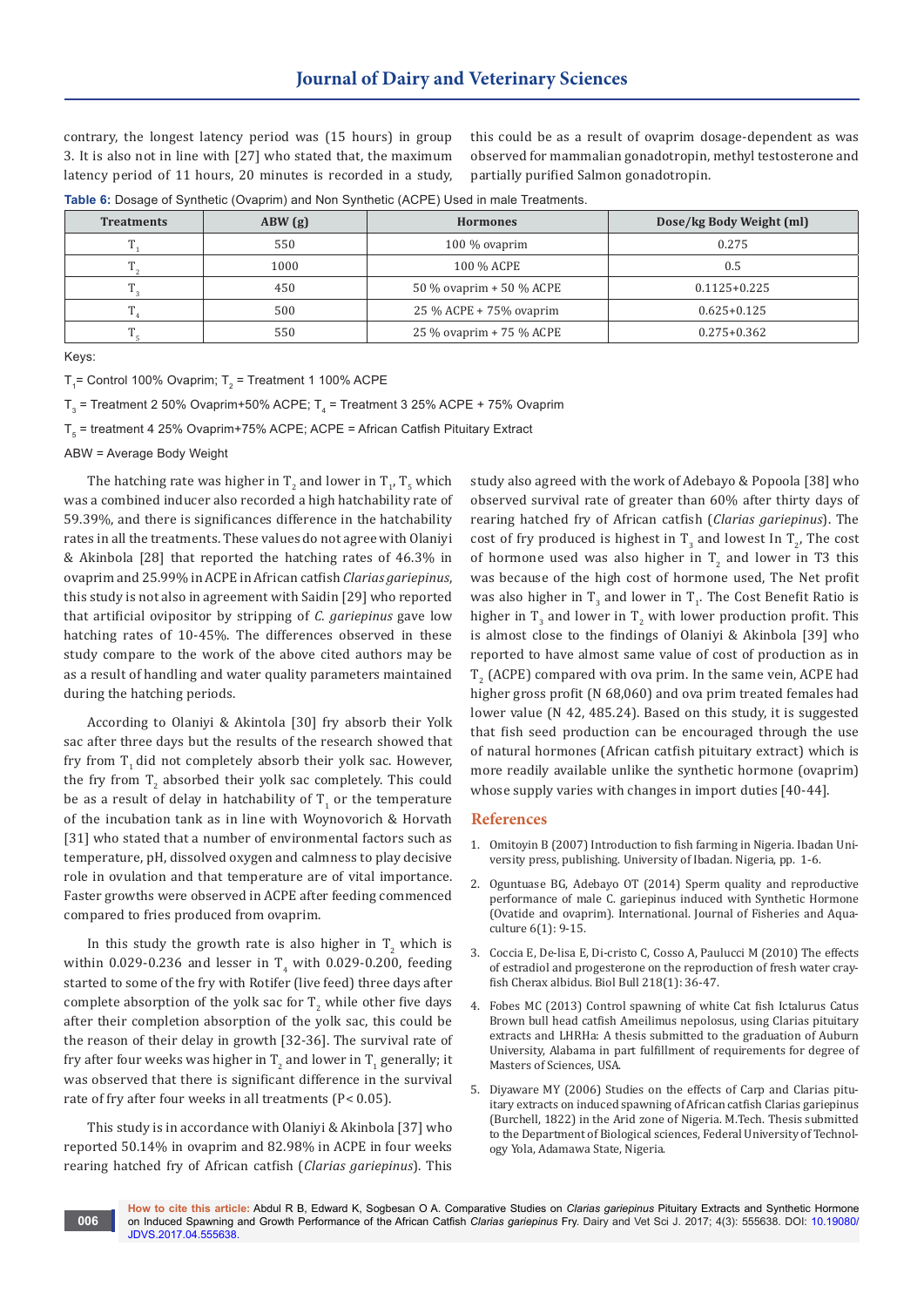- 6. [De-graff A, Jonsen H \(1996\) Artificial reproduction and pond breeding](ftp://ftp.fao.org/docrep/fao/003/w3595e/w3595e00.pdf)  [of the African catfish Clarias gariepinus in sub-Saharan Africa. A hand](ftp://ftp.fao.org/docrep/fao/003/w3595e/w3595e00.pdf)  [book of FAO Fisheries Technical paper No 362 Rome, FAO, pp. 370.](ftp://ftp.fao.org/docrep/fao/003/w3595e/w3595e00.pdf)
- 7. [Adebayo OT, Popoola OM \(2008\) Comparative evaluation of efficacy](http://scialert.net/fulltext/?doi=jfas.2008.66.71)  [and cost of synthetic and non-synthetic hormones for artificial breed](http://scialert.net/fulltext/?doi=jfas.2008.66.71)[ing of Clarias gariepinus. Journal of Fisheries and Aquatic Sciences 3:](http://scialert.net/fulltext/?doi=jfas.2008.66.71)  [66-71.](http://scialert.net/fulltext/?doi=jfas.2008.66.71)
- 8. Nandeesha MC, Das SK, Nathaniel DE, Varghese TR (1990) Breeding of carp with ovaprim in India. Special publication number-4, Asia Fisheries Society, India Branch, COF Mangalore, India, pp. 1-41.
- 9. [Ndimele PE, Falayi GO \(2012\) Comparative reproductive and growth](http://www.trjfas.org/uploads/pdf_478.pdf)  [performance of C. gariepinus \(Bruchell, 1822\) and its Hybrid induced](http://www.trjfas.org/uploads/pdf_478.pdf)  [with synthetic Hormone and pituitary gland of Clarias gariepinus.](http://www.trjfas.org/uploads/pdf_478.pdf)  [Turkish Journal of Fisheries and Aquatic Sciences 12: 619-626](http://www.trjfas.org/uploads/pdf_478.pdf)
- 10. [Legendre M \(1986\) Seasonal changes, Sexual maturity and Fecundity](http://agris.fao.org/agris-search/search.do?recordID=AV2012068448)  [and Human chorionic hormone \(HCG\). Induced Breeding of African](http://agris.fao.org/agris-search/search.do?recordID=AV2012068448)  [catfish Heterobranchus longifilis val \(claridae\), reared in Ebrie Lagoon](http://agris.fao.org/agris-search/search.do?recordID=AV2012068448)  [\(Ivory Coast\). Aquaculture 55: 201-213.](http://agris.fao.org/agris-search/search.do?recordID=AV2012068448)
- 11. [Oyelese OA \(2006\) Water temperature a determinant of fertilization](http://www.docsdrive.com/pdfs/medwelljournals/rjbsci/2006/83-87.pdf)  [and hatchability rates in artificial induced breeding in](http://www.docsdrive.com/pdfs/medwelljournals/rjbsci/2006/83-87.pdf) Clarias gariepi[nus \(Teleostei: clariidae \). Research Journal of Biological Sciences 1\(1-](http://www.docsdrive.com/pdfs/medwelljournals/rjbsci/2006/83-87.pdf) [4\): 83-87.](http://www.docsdrive.com/pdfs/medwelljournals/rjbsci/2006/83-87.pdf)
- 12. Ovie SO, Ovie SI (2010) Aquaculture in Focus. Remi-Thomas Prints 119, Upper Goa-Akanbi Road, Ilorin, Kwara State, Nigeria.
- 13. Bagenal TB (1978) Methods of assessment of fish production in freshwater. Blackwell science publication Oxford IBP Handbook, USA, p. 35.
- 14. Wilson RP (1989) Amino acids and proteins in fish nutrition. In: Halver (Ed.), Academic press inc. California, USA, pp. 111-115.
- 15. Castell JD, Teiwa K (1980) Report of the EIFAC, IUNS and ICES working group on standardization of methodology in fish nutrition research FI-PAC/736, EIFAC/FAO, p. 24.
- 16. Brown ME (1957) Experimental studies on growth. The Physiology of fishes. In: Brown (Ed.), New York Academy Press, Volume 1, USA, p. 361-400.
- 17. Duncan DB (1955) Multiple ranges and multiple F-tests. Biometrics 11(1): 1-42.
- 18. [Abdulraheem I, Otubusin SO, Agbebi OT, Olowofeso O, Adeyemi KA,](https://journalofscience.org/index.php/GJSFR/article/view/535)  [et al. \(2012\) Induced Breeding of African Catfish \(Clarias gariepinus\)](https://journalofscience.org/index.php/GJSFR/article/view/535)  [Under Varying Brood Stock Ratios. Global Journal of Agriculture and](https://journalofscience.org/index.php/GJSFR/article/view/535)  [Veterinary science 12 \(8\).](https://journalofscience.org/index.php/GJSFR/article/view/535)
- 19. [Olaniyi CO, Akinbola DO \(2013\) Comparative Studies on the Hatchabil](http://www.iiste.org/Journals/index.php/JBAH/article/view/6745)[ity, Performance and Survival Rate of African Catfish \(Clarias gariepi](http://www.iiste.org/Journals/index.php/JBAH/article/view/6745)[nus\) Larval Produced: Using Ovaprim and Catfish Pituitary Extract](http://www.iiste.org/Journals/index.php/JBAH/article/view/6745)  [Hormones. Journal of Biology, Agriculture and Healthcare 3 \(9\).](http://www.iiste.org/Journals/index.php/JBAH/article/view/6745)
- 20. Kelley CD, Lee CS (1986) Artificial propagation. In: Lee CS, et al. (Eds.), Aquaculture of milkfish (Chanos chanos). State of the Oceanic Institute, Hawaii, USA, pp. 83-116.
- 21. [Woynarovich E, Horvath L \(1980\) Artificial propagation of warm water](http://www.fao.org/docrep/005/AC742E/AC742E00.HTM)  [fin-fishes: A manual for extension. FAO Fish Tech Paper 201: 183.](http://www.fao.org/docrep/005/AC742E/AC742E00.HTM)
- 22. [Adewolu MA, Ogunsanmi AO, Yunusa A \(2008\) Studies on growth per](http://www.academia.edu/2463222/Studies_on_growth_performance_and_feed_utilization_of_two_Clariid_catfish_and_their_Hybrid_reared_under_different_culture_systems)[formance and feed utilization of two Clariid catfish and their hybrid](http://www.academia.edu/2463222/Studies_on_growth_performance_and_feed_utilization_of_two_Clariid_catfish_and_their_Hybrid_reared_under_different_culture_systems)  [reared under different culture systems. European Journal of Scientific](http://www.academia.edu/2463222/Studies_on_growth_performance_and_feed_utilization_of_two_Clariid_catfish_and_their_Hybrid_reared_under_different_culture_systems)  [Research 23\(2\): 252-260.](http://www.academia.edu/2463222/Studies_on_growth_performance_and_feed_utilization_of_two_Clariid_catfish_and_their_Hybrid_reared_under_different_culture_systems)
- 23. [Ayinla OA, Kayode OJ, Idoniboye-obu OIE, Oresegun A, Adidi VE \(1994\)](https://www.cabdirect.org/cabdirect/abstract/19941408162)  [Use of Tadpole meal as substitute for fish meal in the diet of](https://www.cabdirect.org/cabdirect/abstract/19941408162) Hetero[branchus bidorsalis \(Geoffrey St Hillarie, 1809\). Journal of Aquaculture](https://www.cabdirect.org/cabdirect/abstract/19941408162)  [in the Tropics 9\(1\): 25-33.](https://www.cabdirect.org/cabdirect/abstract/19941408162)
- 24. Bruton MN (1979) The breeding biology and early development of

Clarias gariepinus in Lake Sibaya, South Africa, with a review of breeding in species of the sub-genus Clarias. Transactions of the Zoological Society of London 35: 1-45.

- 25. Bruton MN (1979) The food and feeding behavior of Clarias gariepinus in Lake Sibaya, South Africa, with emphasis on its role as a predator of Cicchlids. Transactions of the Zoological Society of London 53: 47-114.
- 26. [Bruton MN \(1979\) The Survival of habitat desiccation by air breathing](https://link.springer.com/article/10.1007/BF00005484)  [clariid catfishes. Environmental Biology of Fishes 4\(3\): 273-280.](https://link.springer.com/article/10.1007/BF00005484)
- 27. Chackroff MI (1976) Freshwater Pond culture and management VITA (Volunteers in Technical Assistance). Publication manuals 36E Peace Corps program and training. Journal manual IBUC Government printing office, Washington DC, USA.
- 28. [Dada AA, Wonah C \(2003\) Production of exotic Clarias gariepinus fin](http://agris.fao.org/agris-search/search.do?recordID=AJ2013000145)[gerings at varying stocking densities in Outdoor concrete pond. Journal](http://agris.fao.org/agris-search/search.do?recordID=AJ2013000145)  [of Aquatic Sciences 18\(1\): 21-24.](http://agris.fao.org/agris-search/search.do?recordID=AJ2013000145)
- 29. Dunn JG (2000) Clarias batranchus (Linnaeus, 1758) aka walking catfish (USA) Mugier (India) kelibunga/Tong sat (melangsis) University of Texas at Aushil ichthyology 200- 334, USA, p. 6.
- 30. FAO (2006) Manual on catfish hatching and production. A guide to small to medium scale hatchery and fish producers in Nigeria. National Special Program for Food Security (NSFFS), pp. 3-15.
- 31. Hepher B (1988) Nutrition of pond fishes. Cambridge University Press, UK, p. 388.
- 32. Huet M (1972) Text Book of Fish Culture, Fishing News (books) ltd 23 Romont Avenue, West Byfleet survey, England Pp. 436(translated) by Henry khan from the French  $4<sup>th</sup>$  (edn.), of Traite de pisciculture. In: Wyngeaert B (Ed.), pp. 116-121.
- 33. [Huisman EA, Richter CJJ \(1987\) Reproduction growth health con](http://agris.fao.org/agris-search/search.do?recordID=NL8702986)[trol and aquatic potentials of the African catfish \(](http://agris.fao.org/agris-search/search.do?recordID=NL8702986)Clarias gariepinus [Burchell, 1822\). Aquaculture 63: 1-14.](http://agris.fao.org/agris-search/search.do?recordID=NL8702986)
- 34. Idodo UG (2003) Freshwater fishes of Nigeria, taxonomy, ecological notes, diets and utilization. Idodo-Umeh Publishers, Benin, Africa, pp. 123-124.
- 35. Madu CT, Ita EO, Mohammed S (1999) Fish business in Africa farming and food processing January-February. p. 11-14
- 36. Micha JC (1973) Etude des population piscisoles de I ubangui et tentative de section et d adaptation de queiquese spaces a letang de pisci culture centre technique forester tropical, Ngemt-sur-marne pp.100.
- 37. Oresegun A, Oguntade OA, Ayinla OA (2007) A review of catfish culture in Nigeria. Nigerian Journal of Fisheries 4(1): 27-52.
- 38. [Osborne TB, Wendel LB, Ferry EL \(1919\) A Method for expressing nu](http://www.jbc.org/content/37/2/223.full.pdf)[merically the growth-promoting value of proteins. Journal of Biochem](http://www.jbc.org/content/37/2/223.full.pdf)[istry 39: 223-224.](http://www.jbc.org/content/37/2/223.full.pdf)
- 39. Ramy M, Ashraf MA, Abd-El-Azem MA (2014) Induced spawning of African catfish, Clarias gariepinus using (gnrha) combined with dopamine antagonists. 27(1): 25-35.
- 40. [Sileshi G, Prabha CD \(2013\) Evaluation of spawning induction of Africa](http://www.fisheriesjournal.com/vol1issue1/pdf/4.1.pdf)  [catfish \(Clarias. gariepinus\) by heteroplastic hypophysation. Interna](http://www.fisheriesjournal.com/vol1issue1/pdf/4.1.pdf)[tional Journal of Fisheries and Aquaculture Studies 1\(1\): 22-25.](http://www.fisheriesjournal.com/vol1issue1/pdf/4.1.pdf)
- 41. SPSS (2010) Software Programmed of Statistical Analysis, version 16.0 windows. SPSS Inc, Chicago, USA.
- 42. Van der wal BCW (1974) Observation on the breeding habit of Clarias gariepinus (BURCHELL 1822). Fish Biology 6(1): 23-27.
- 43. Wikipedia (2015) Location of Yola, Adamawa State- Nigeria. Retrieved.
- 44. World Bank (2013) Saving fish and fishers; Towards Sustainable and Equitable Governance of the Global Fisheries sector.

**How to cite this article:** Abdul R B, Edward K, Sogbesan O A. Comparative Studies on *Clarias gariepinus* Pituitary Extracts and Synthetic Hormone on Induced Spawning and Growth Performance of the African Catfish *Clarias gariepinus* Fry. Dairy and Vet Sci J. 2017; 4(3): 555638. DOI: [10.19080/](http://dx.doi.org/10.19080/JDVS.2017.04.555638) [JDVS.2017.04.555638](http://dx.doi.org/10.19080/JDVS.2017.04.555638). **007**